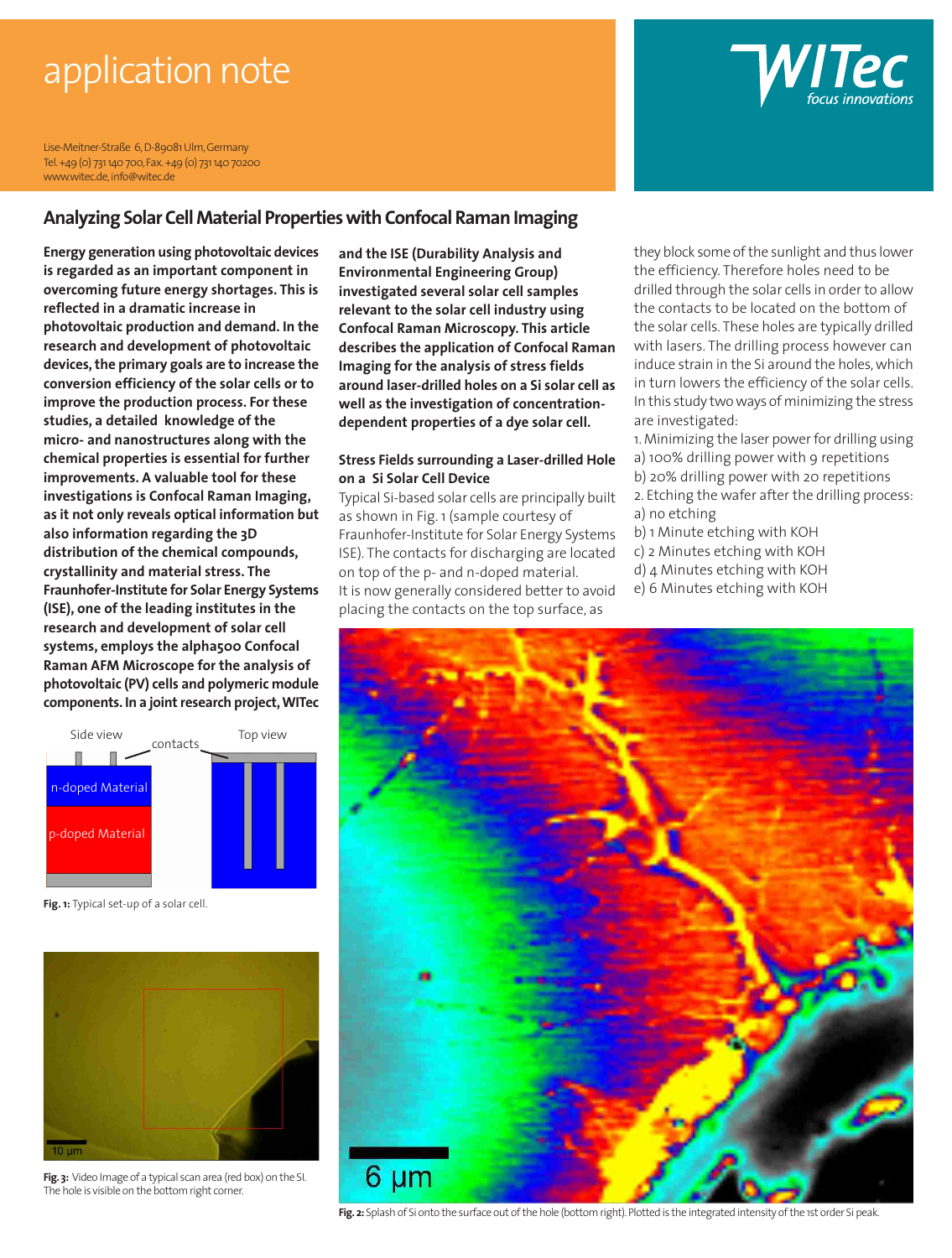# application note

Lise-Meitner-Straße 6, D-89081 Ulm, Germany Tel. +49 (0) 731 140 700, Fax. +49 (0) 731 140 70200 www.witec.de, info@witec.de

In order to evaluate the strain induced by the drilling on the Si around the holes, Confocal Raman Imaging was used. These measurements were performed with a WITec alpha700 system using a 532nm excitation laser (approximately 17mW on the sample), a 100x air objective (NA 0.9).

The scattered light was directed to the spectrometer using a 50µm core diameter multimode fiber which also acts as the pinhole for confocal detection. The spectrometer was a WITec UHTS 300 equipped with a back-illuminated CCD camera and 1800 grooves/mm grating. The integration time for each spectrum was 23ms and 150x150 pixels (=22500 spectra) over an area of 35x35µm. The total acquisition time per image was less than 10 Minutes. Some of the holes showed splashes of Si on the surface of the wafer which resulted in a higher 1st order Si peak on these structures

as shown in the figure 2, where the integrated intensity of the Si peak is evaluated at each pixel and displayed as an image. However, these areas were avoided for the strain measurements, while holes with relatively smooth looking surroundings (see figure 3 for example) were selected.

For each image the 1st order Si peak was fitted using a Lorentzian curve and the exact peak position was then evaluated. This could also be shown as an image and an example is shown in figure 4. From these images, cross sections as shown in Fig. 4 were extracted and plotted as relative peak positions (in rel.1/cm) vs. distance (note that the starting point relative to the edge of the hole varies for each line). Figures 5 and 6 show the results of these evaluations. Fig. 5 shows the results for the samples with full drilling power and the different etching processes applied to the samples are indicated by the colors [no etching (red), 1 min etching(blue), 2 min

etching (green), 4 min etching(black), 6 min etching (magenta)]. Fig. 6 uses the same color coding, but shows the results for the cases drilled with only 20% power. For most graphs a slight decrease in the peak position can be seen starting from the left side of the graph and moving towards the position of the drilled hole. These are presumably long-range stress fields in the Si. Close to the edge of the hole, the stress in the Si increases and changes dramatically and then inside the hole, no proper Si signal could be detected. From Fig. 5 it can clearly be seen that the sample which had not been etched as well as the sample which had been etched for only 1 minute show a clear drop of the peak position before reaching the edge of the hole. This drop is eliminated for the other cases. From Fig. 6 the same conclusion as above can be drawn. Additionally, the graphs seem to indicate that the soft drilling process reduces the far reaching stress field (the slope of the lines). Both graphs indicate that an etching process of 2 minutes is sufficient.









Fig. 5: The cross sections of the various samples drilled with 100% laser power: no etching (red), 1 min etching (blue), 2 min etching (green), 4 min etching (black), 6 min etching (magenta).

the Si (Position of the 1st order Si line) from the outside to the hole (bottom right) Along the line), the radial change of the





Fig. 6: The cross sections of the various samples drilled with 20% laser power: no etching (red), 1 min etching (blue), 2 min etching (green), 4 min etching (black), 6 min etching (magenta).